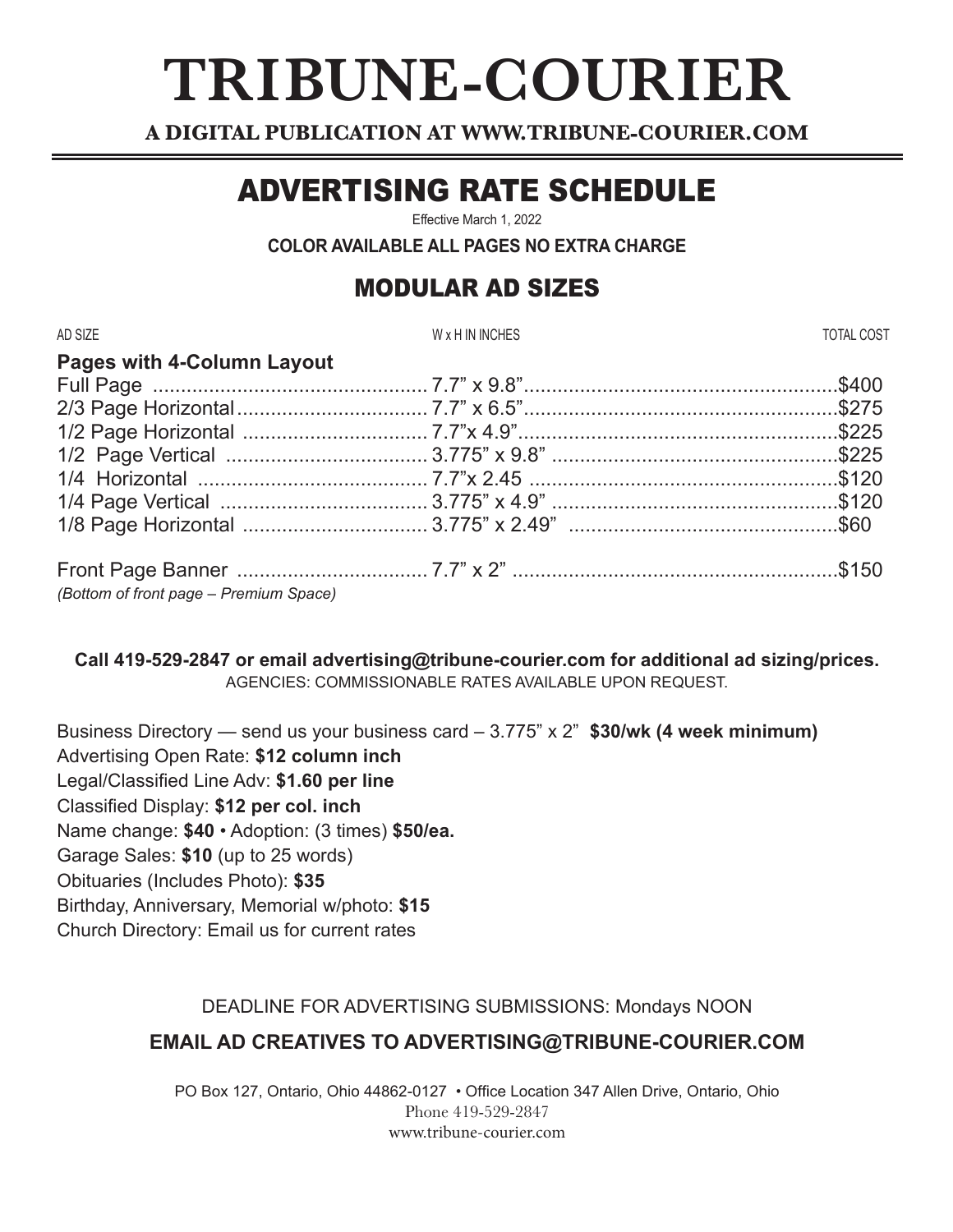## **Tribune-Courier Ad Dimensions**

Full Page 7.7" W x 9.8" H \$400

Front Page Banner (Premium Space at the Bottom of the Front Page) 7.7" W x 2" H \$150

> 2/3 Page 7.7" W x 6.5" H \$275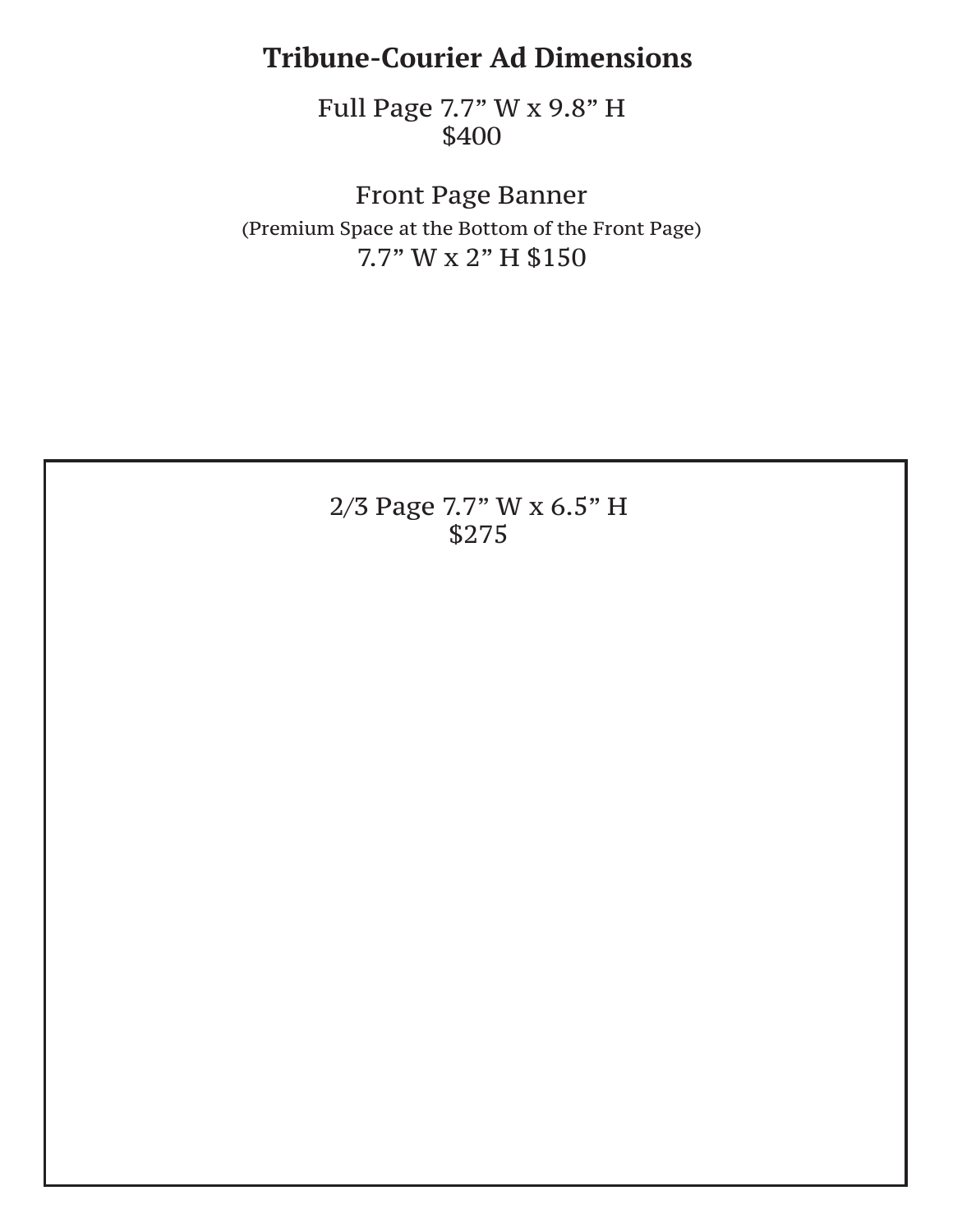| Half Page 3.775" W x 9.8" H<br>\$225 | Quarter Page 3.775" W x 4.9" H<br>\$120                   |
|--------------------------------------|-----------------------------------------------------------|
|                                      |                                                           |
|                                      |                                                           |
|                                      |                                                           |
|                                      |                                                           |
|                                      | 1/8 Page 3.775" W x 2.49" H<br>\$60                       |
|                                      |                                                           |
|                                      |                                                           |
|                                      | <b>Business Directory</b><br>3.775" W x 2" H<br>\$30/Week |
|                                      | Sold by 4 week+ increments                                |